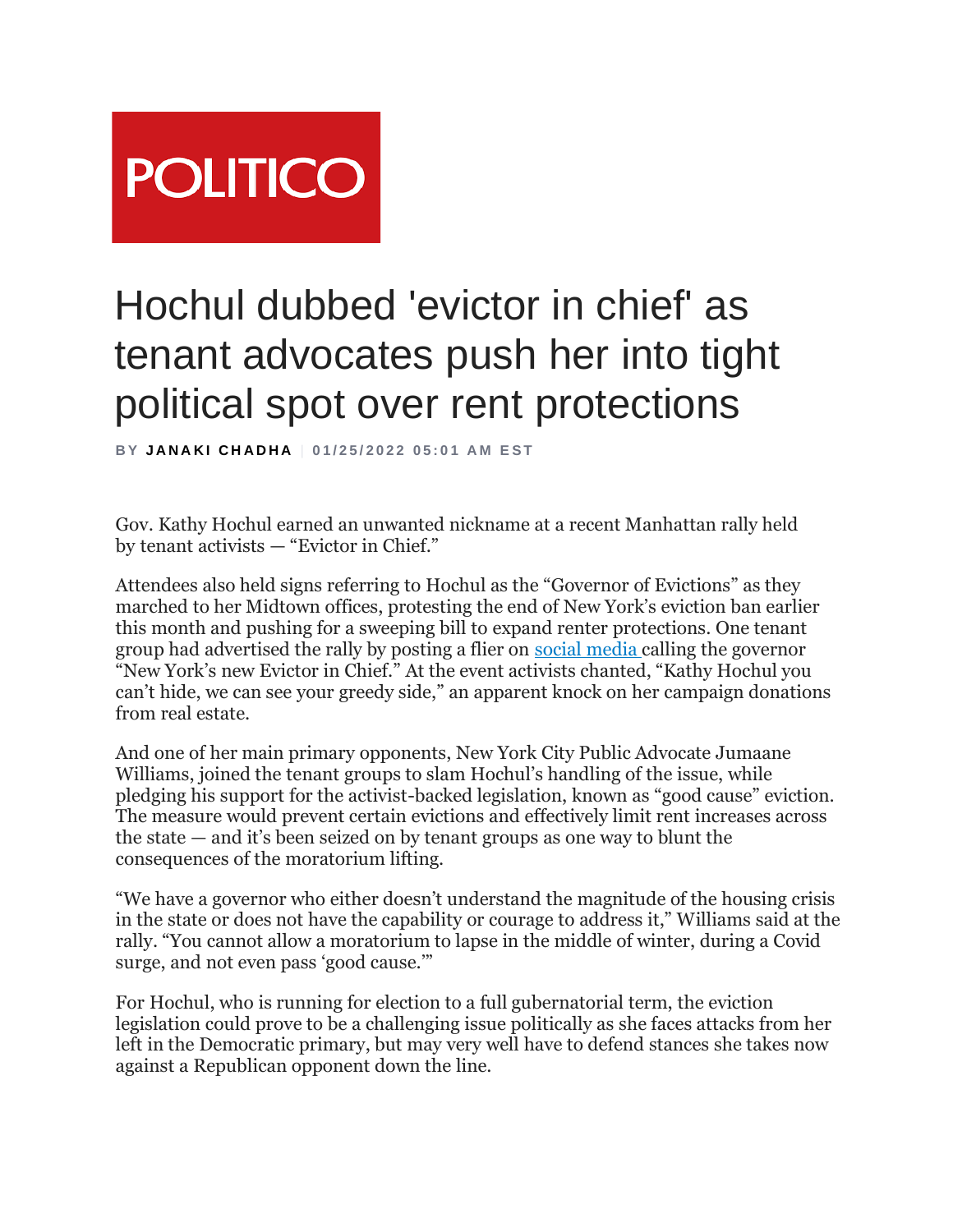"This is another agenda item pushed by the far left socialist Democrats in New York City," said Kyle Strober, executive director of the Association for a Better Long Island, a business group. "That agenda is generally not well-received on Long Island."

He noted the red wave on Long Island in last November's elections, seen by some as a backlash to Democrat-led criminal justice efforts like the state's bail reform law.

"Should Albany policymakers continue to pass far left legislation, 2022 Long Island election results could very well mimic 2021," Strober warned.

The bill in question — backed by many leading progressive lawmakers — would give residential tenants the right to a lease renewal and bar landlords from evicting a tenant without just cause, defined as factors such as nonpayment of rent or committing a nuisance.

It would also prevent evictions for nonpayment if a landlord hiked rents beyond 3 percent, or 1.5 times the rate of inflation for a given region, whichever is higher. If a property owner were to raise the rent by more than that amount and take the occupant to housing court, the tenant could use the "good cause" law as a defense against eviction. The law would still give landlords in that situation the ability to try to justify the increase in court.

The legislation was included in a push from tenant advocates to enact sweeping reforms to the state's rent regulation system in 2019. While several changes for rent-regulated apartments were adopted at the time, the good cause bill was left out of the final package, lacking sufficient support in the state Legislature.

Real estate and landlord advocates have fiercely opposed the measure, calling it an infringement on private property rights and a step toward statewide rent control. Property owners say they too have been cash-strapped by the pandemic, and argue restrictions on their ability to raise rents would leave them unable to keep up with real estate taxes, utility bills and the cost of repairs.

Hochul thus far has not taken a position on the measure, [telling reporters](https://www.thecity.nyc/housing/2021/11/15/22784455/rent-shocks-recharge-tenant-rights-albany?source=email) when asked about the bill in November she would work with the Legislature to "come up with the right answers." The bill would need to go through both the state Assembly and Senate before it reached her desk, and it remains to be seen whether there is enough support in both chambers to approve it.

"I'm not going to be telegraphing my positions early on, because otherwise, it's not a collaborative process," Hochul said in November.

While the good cause measure itself would not protect a renter unable to pay due to Covid, proponents say it would give tenants the ability to assert their rights to safe living conditions without fear of retaliation, prevent rent gouging by landlords, and give tenants a modicum of stability in their housing situations.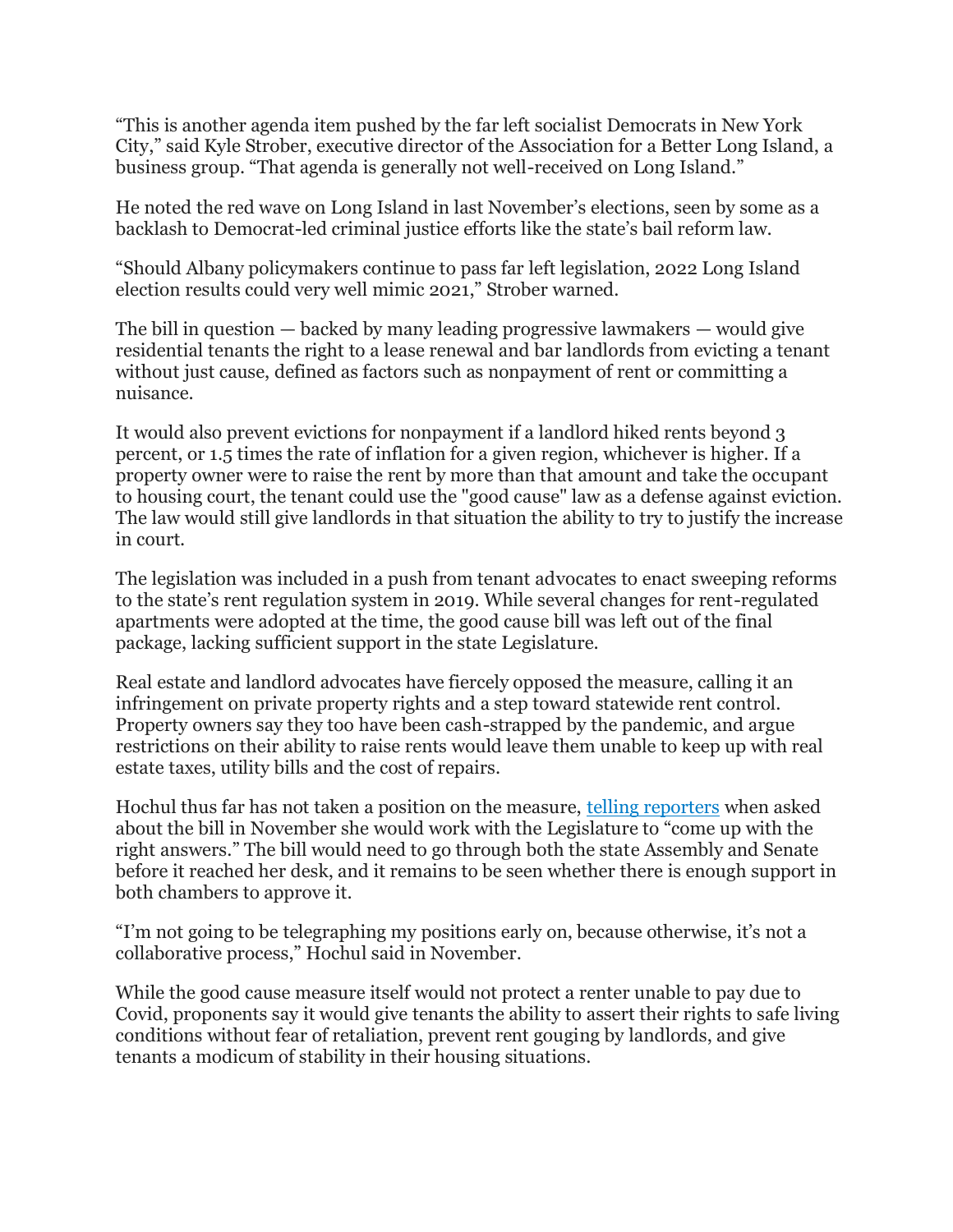"This would protect a lot of people from unconscionable rent increases," said state Sen. Julia Salazar, a prime sponsor of the legislation. For many tenants who are already struggling to keep up with housing costs, a substantial increase is a "de facto eviction, and they could be made homeless," Salazar said.

The measure would cover roughly 1.6 million renter households in the state, or almost half of New York's renters, according to an estimate from the nonprofit Community Service Society, which supports the bill. It would exempt owner-occupied buildings with fewer than four units.

Supporters of the legislation have argued it is popular among voters, pointing to polling conducted in January 2020 by the left-leaning think tank Data for Progress, and commissioned by progressive groups, that found nearly half of voters surveyed said they strongly supported a measure to prevent evictions without cause, while another 29 percent said they were "somewhat" supportive.

They also note that local versions of the bill have passed recently in several upstate cities, including Albany, Poughkeepsie and Newburgh. Under state law, New York City is unable to approve rent restrictions that are more restrictive than the state.

"Residential tenants are the single largest constituency in New York state, and that alone should compel any of us in elected office to take the good cause eviction bill, and any proposals that would expand rights and protections for tenants, seriously," Salazar said. "I think it's absolutely in [Hochul's] interests to take this seriously, beyond just taking a position on the bill but working with us to make it a reality."

Similar measures have been approved in California and Oregon, although with higher caps on what constitutes a reasonable rent increase. Both measures also exempt newer buildings; Salazar's legislation currently does not include such a carve-out.

Landlord groups say the measure would rob owners of full authority over their properties and severely limit their ability to maintain their buildings — especially smaller landlords who operate with less of a cushion.

"Yes, there's an affordability problem, our owners don't want to keep increasing rents, but there is literally no relief on the property tax and mandate side from the government, so where does the money come from?" said Jay Martin, executive director of the Community Housing Improvement Program, a New York City-based landlord group. "A building is not a bank, it doesn't automatically generate revenue."

Other critics warn the measure would curb much-needed new development, particularly in economically depressed parts of the state.

"I definitely believe it would suppress investment," said Lisa Damiani, executive director of the Coalition for Western New York Property Owners, which represents landlords in and around Hochul's native Buffalo and other parts of the region. "It will suppress